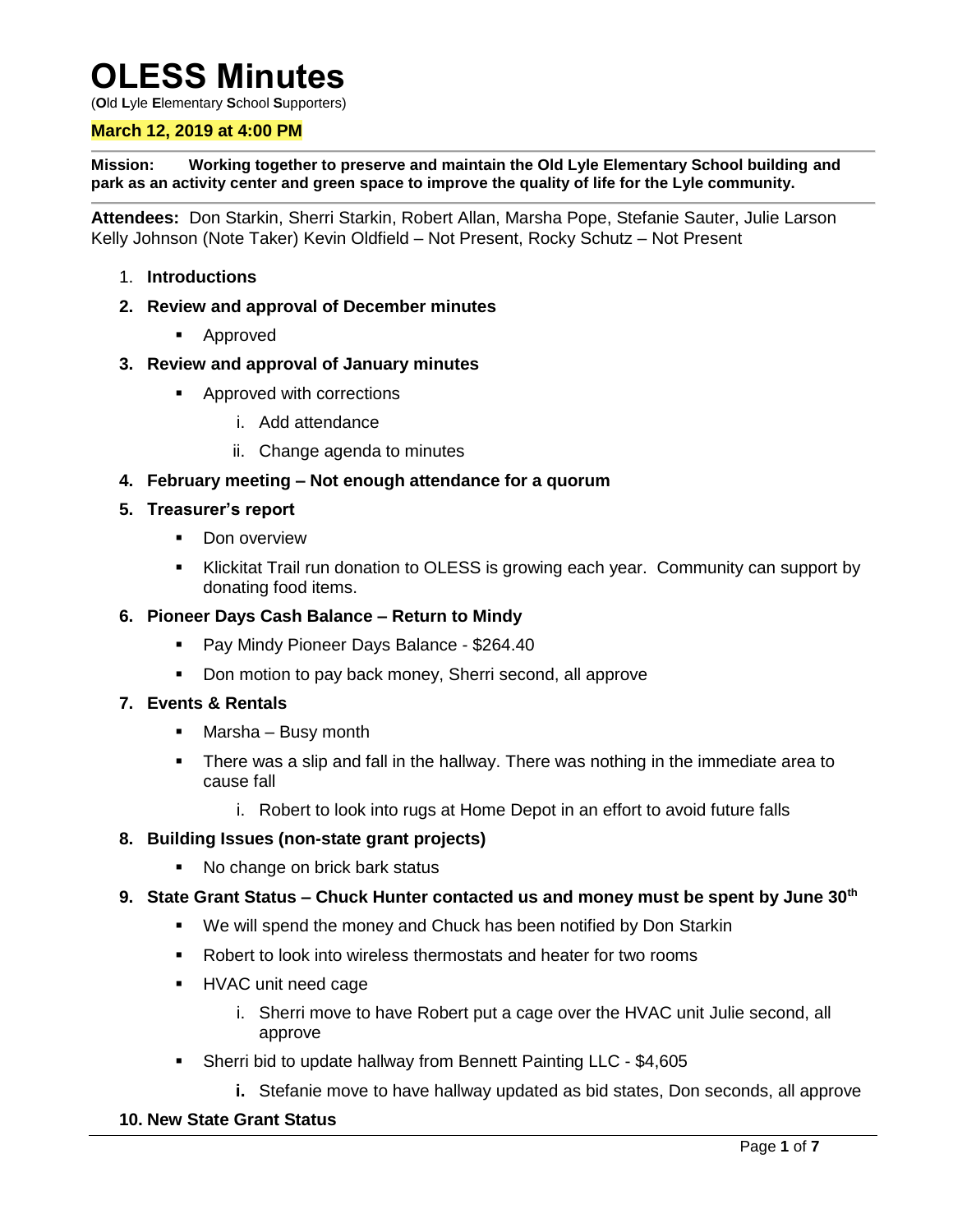# **11. Approve purchase of cabinets for Vern to order (Jan minutes stated approval in December but no official approval on record.)**

- Don to check with Vern for update
- No cabinets will be ordered at this time

# **12. Schedule clean up day in March – Changed to April 2nd**

Two hours prior to next meeting show up for clean up

# **13. Report generation for school board – Due March & September**

Sherri & Don to go to board meeting on  $27<sup>th</sup>$ 

# **14. Review of consistency between by laws and practices**

- **Kelly & Sherri to investigate accounting audit**
- All to read by laws an WA non profit handbook
- What insurance do we have through CEKC Don to ask CEKC

#### **15. OLESS President – Who?**

Sherri move to have Kelly be president, Julie Second, all approve

## **16. Secretary**

Kelly motion Stephanie Secretary, Sherri second, all approve

# **17. Open forum**

- All agree new blinds look good and more should be ordered for the middle room
	- i. Stefanie move, Robert second all approve for Don to order blinds for middle room
- Robert & Don to install blinds
- Liability regarding donated site time Marsha to manage documentation
- **People are not leaving the room as they found it Moved to parking lot**

## **18. Signer on checking account**

Will be determined during audit findings.

## **19. Internal audit of checking**

Don & Sherri check CEKC

## **20. Weebly payment processing**

Don & Marsha to resolve

## **ACTION ITEMS:**

## **Don:**

- **Work with Marsha to resolve Weebly payment processing issue.**
- Check with CEKC about requirements for additional signer on checking accounts
- Check with CEKC to determine what insurance they have for OLESS board members
- **•** Order blinds for middle room
- Work with Kelly to clean out garbage in South classroom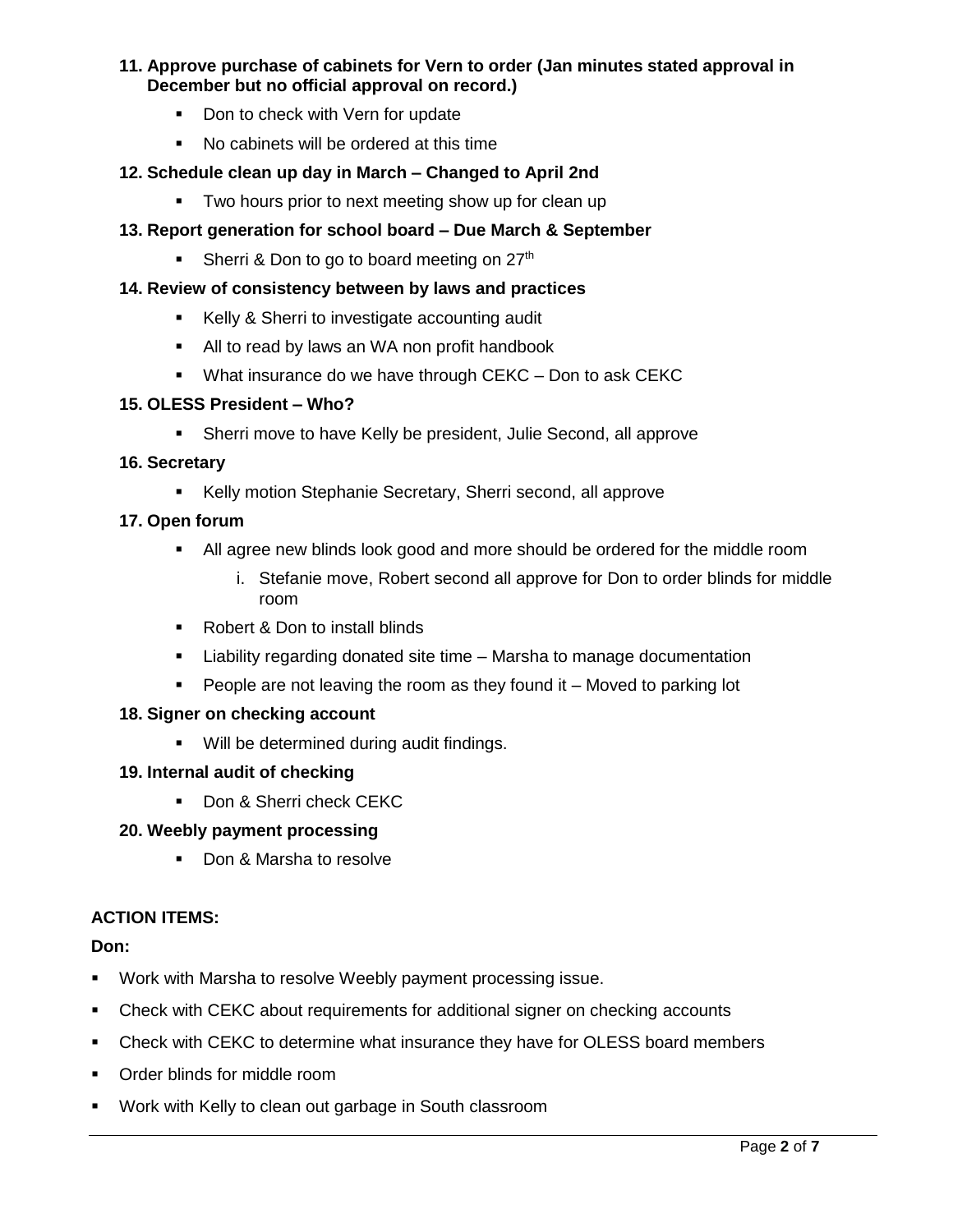- **Help Robert install blinds in middle room**
- Order 2 heat pumps and 1 repair unit
- Review WA Non-Profit Handbook for review at next meeting: [https://www.sos.wa.gov/\\_assets/corps/washington-nonprofit-handbook-2018-edition.pdf](https://www.sos.wa.gov/_assets/corps/washington-nonprofit-handbook-2018-edition.pdf)
- **Review bylaws for review at next meeting**
- Attend school board meeting on 3/27/19 to provide school board with OLESS update
- **Get an update from Vern on kitchen project bid**
- **Pay \$425.40 to Mindy Robinson/Lyle Pioneer Days balance**
- Ask Katrina if her schedule is flexible so she can clean around the booking schedule
- Talk to KPUD to find out what would be involved to increase community share of water for greenspace
- **Talk to CEKC about generating receipts**
- **Talk to CEKC about what insurance is provided for board members**
- **Send Kelly receipts for reimbursement**
- **Email Cindy to get State Nonprofit status so it can be kept up to date**
- **Provide Marsha a building key**
- **Provide Robert with a building key**
- **Prepare 1099-MISC forms for Marsha, Robert & Katrina**
- **Email 1099-MISC to Secretary for filing**
- Generate projected budget for 2019
- Meet at 2PM on 2/12 to clean storage closet Rescheduled due to painting project
- Order shades for room from stevesblinds.com Complete

#### **Julie:**

- Review WA Non-Profit Handbook for review at next meeting: [https://www.sos.wa.gov/\\_assets/corps/washington-nonprofit-handbook-2018-edition.pdf](https://www.sos.wa.gov/_assets/corps/washington-nonprofit-handbook-2018-edition.pdf)
- **Review bylaws for review at next meeting**
- Meet at 2PM on 2/12 to clean storage closet Rescheduled for April

## **Kevin:**

- Review WA Non-Profit Handbook for review at next meeting: [https://www.sos.wa.gov/\\_assets/corps/washington-nonprofit-handbook-2018-edition.pdf](https://www.sos.wa.gov/_assets/corps/washington-nonprofit-handbook-2018-edition.pdf)
- **Review bylaws for review at next meeting**
- **Determine what is a good sound system for LAC**
- Fix stairs at entryway on west side of building When weather allows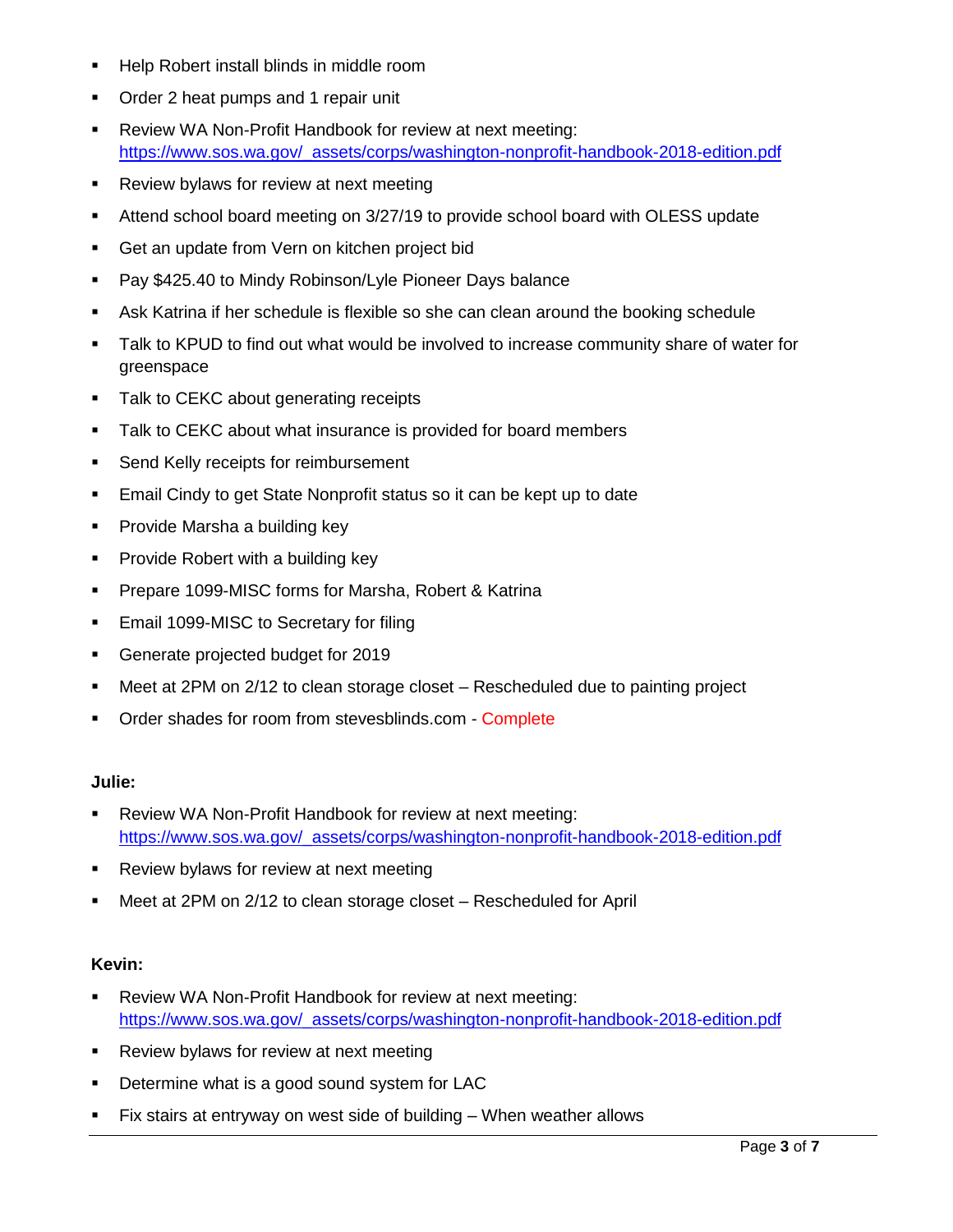- **Look into skate park drainage and options to fix**
- Meet at 2PM on 2/12 to clean storage closet Rescheduled due to painting project

# **Kelly:**

- Review WA Non-Profit Handbook for review at next meeting: [https://www.sos.wa.gov/\\_assets/corps/washington-nonprofit-handbook-2018-edition.pdf](https://www.sos.wa.gov/_assets/corps/washington-nonprofit-handbook-2018-edition.pdf)
- **Review bylaws for review at next meeting**
- **Investigate accounting audit requirements**
- **Update January minutes**
- Work with Don to clean out garbage in South classroom
- **Submit receipts for blinds**
- **Talk to Adrian about moving furniture**
- **Update Marsha name spelling and email List**
- **-** Look into window rebates from PUD
- **Add Gorgeswap to LAC website**
- Receive emails from LAC gmail account Complete
- **Become point of contact for WA state dept of commerce and reimbursement packages Complete**
- New grant request Complete
- **Remove furniture in hallway Complete**
- **Generate donation receipt for Adrian**
- Fix stairs at entryway on west side of building When weather allows
- Meet at 2PM on 2/12 to clean storage closet Rescheduled due to painting project

## **Marsha:**

- **Work with Don to resolve Weebly payment processing issue**
- **Investigate way to manage documentation of liability regarding donated site time**
- **Update cleaning list for renters**
- Get account info from Don to set up payment option online Complete
- **Investigate reader board options and present at next meeting TBD**
- **Request Facebook info from Cindy Complete**
- Post pics of rooms and dimensions Complete
- **Capture non-profit sign up forms Amazon, Fred Meyer, etc Complete**
- Post meeting dates to Facebook Complete
- Meet at 2PM on 2/12 to clean storage closet Rescheduled due to painting project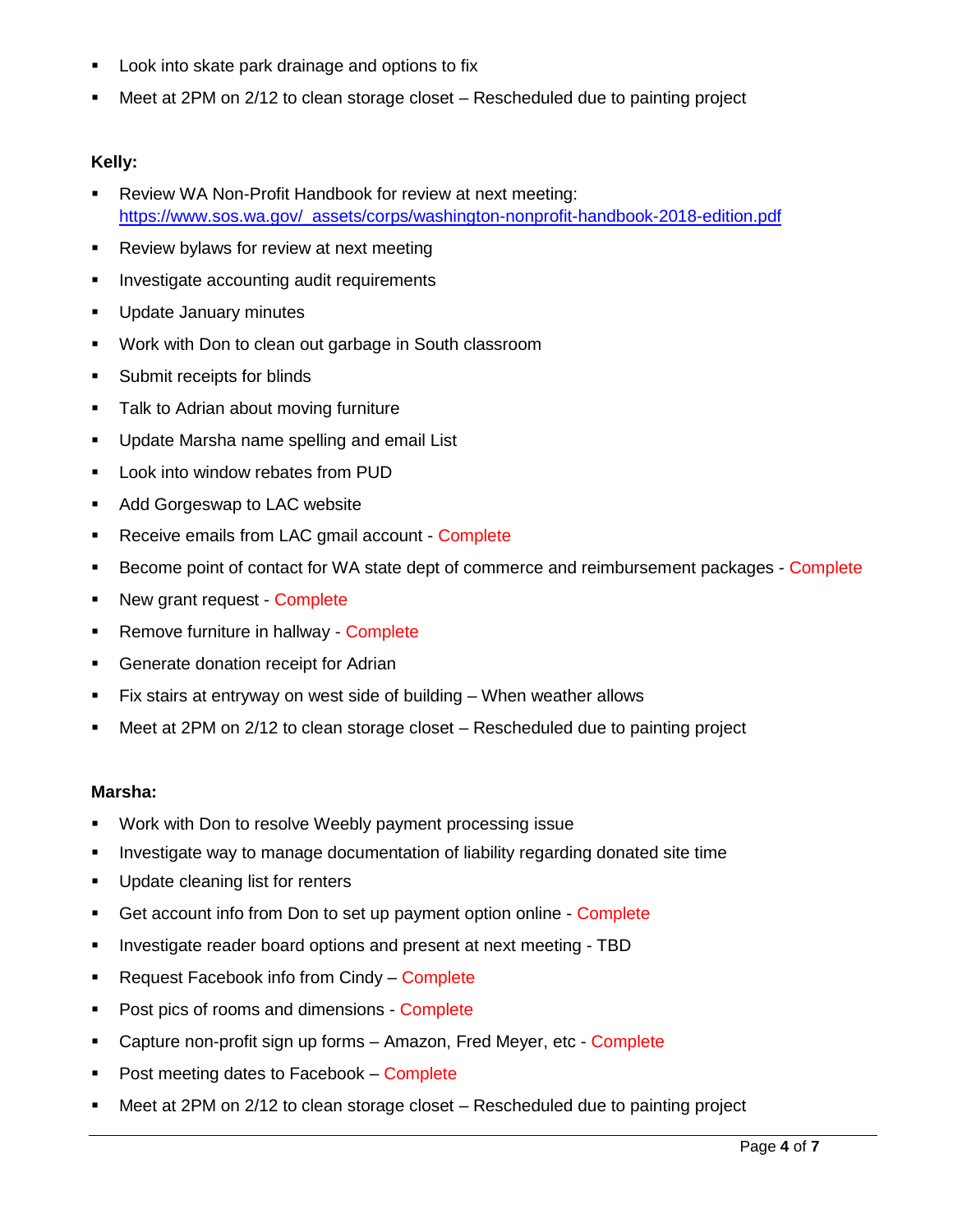# **Robert:**

- **Request quote for two heaters and one repair kit**
- **Help Don install blinds in middle room**
- **Investigate rugs for hallway**
- **Construct a cage around the HVAC unit**
- **Investigate wireless thermostats for heaters for two rooms**
- Robert to move heater to South room before Thursday Complete
- Hang rental information banner on fence facing Hwy 14 Complete
- **Investigate contacts to potentially restore chimney**
- $\blacksquare$  Replace boards near skate park as soon as the weather allows  $-8$  total
- **Investigate roof leak in boiler room Flashing has been replaced.**
- Replace timer for outside faucet
- Change four fixtures in cat rescue room
- **Replace hose with PVC pipe**
- Replace electrical box by the BBQ with outlet with USB port
- Meet at 2PM on 2/12 to clean storage closet Rescheduled due to painting project
- Place lock on the boiler room
- **Investigate repair of door bar closest to skate park**

## **Rocky:**

- Review WA Non-Profit Handbook for review at next meeting: [https://www.sos.wa.gov/\\_assets/corps/washington-nonprofit-handbook-2018-edition.pdf](https://www.sos.wa.gov/_assets/corps/washington-nonprofit-handbook-2018-edition.pdf)
- **Review bylaws for review at next meeting**
- Check if the doors she has would fit to replace current doors by skate park.
- **Paint outside of all OLESS doors**
- Submit receipts for paint reimbursement
- Meet at 2PM on 2/12 to clean storage closet Rescheduled due to painting project

## **Sherri:**

- **EXP** Check with CEKC about requirements for additional signer on checking accounts
- Review WA Non-Profit Handbook for review at next meeting: [https://www.sos.wa.gov/\\_assets/corps/washington-nonprofit-handbook-2018-edition.pdf](https://www.sos.wa.gov/_assets/corps/washington-nonprofit-handbook-2018-edition.pdf)
- **Review bylaws for review at next meeting**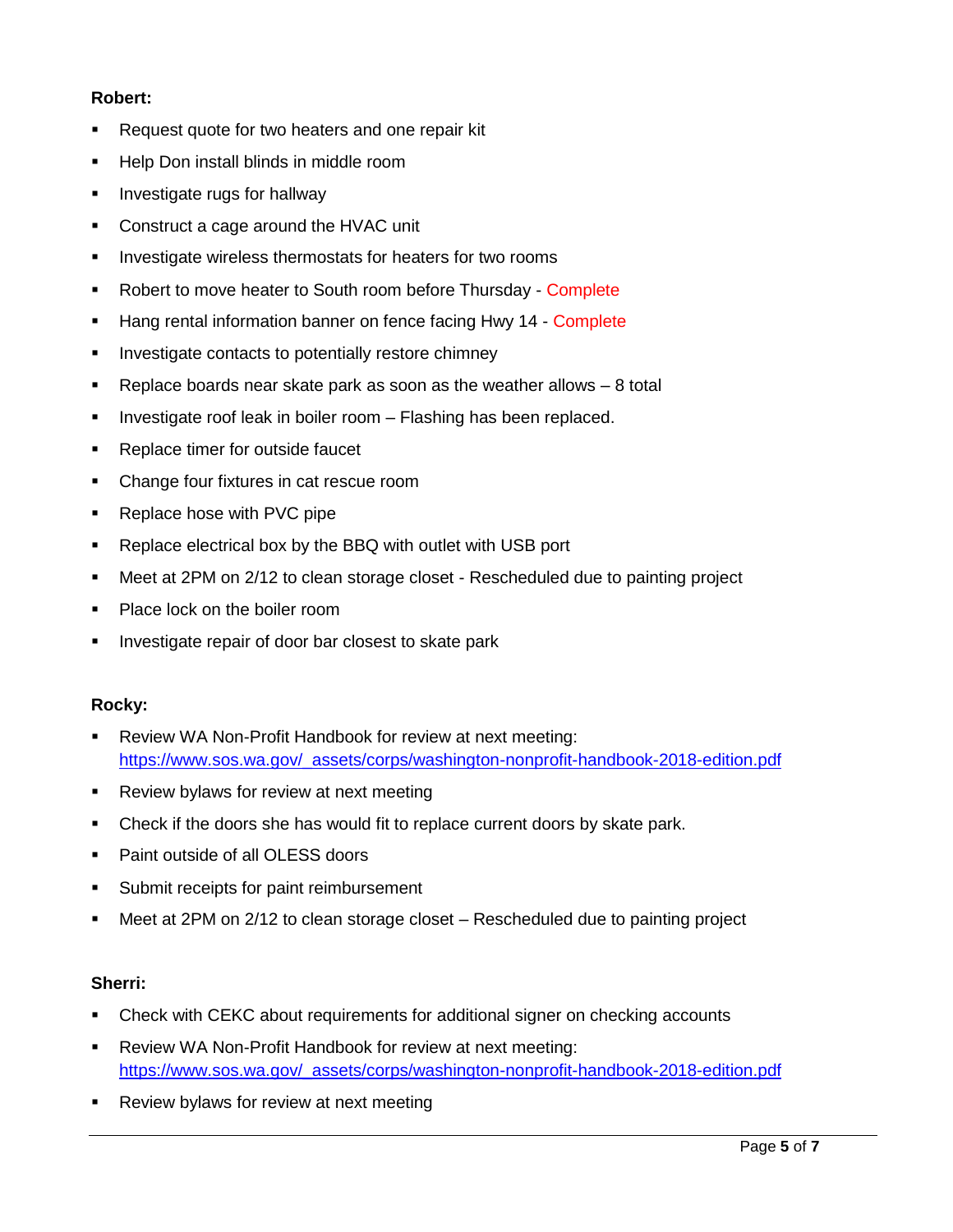- **Investigate accounting audit requirements**
- Attend school board meeting on 3/27/19 to provide school board with OLESS update
- Accept Bennett Painting bid and manage hallway painting project
- Post rental information on property Located old banner and Robert hung on the fence Complete
- Check with Stan Homola who is a well-regarded mason in Battle Ground to see if we can get a better chimney repair quote – He Retired - Complete
- Make sure that tri-fold paper towel stock is maintained going forward Katrina has accepted this duty as part of her job as housekeeping. - Complete
- Meet with Marsha to go through info she needs to know
- Look into wording and timing for Goldendale Sentinel and White Salmon Enterprise rental posting Room rented - Complete
- Generate forms to facilitate audit of 2018 financial statements
	- 3/12/19 Status: Checking on audit requirements with CEKC
- Meet at 2PM on 2/12 to clean storage closet Rescheduled due to painting project
- **Contact Brian from CEKC about insurance regarding Pioneer Days**

#### **Stefanie:**

- Review WA Non-Profit Handbook for review at next meeting: [https://www.sos.wa.gov/\\_assets/corps/washington-nonprofit-handbook-2018-edition.pdf](https://www.sos.wa.gov/_assets/corps/washington-nonprofit-handbook-2018-edition.pdf)
- **Review bylaws for review at next meeting**
- **Instagram Follow up on Brielle's email (Forwarded from Marcia B)**
- Meet at 2PM on 2/12 to clean storage closet Rescheduled due to painting project

#### **Vern:**

- **Order cabinets approved at December meeting We have no official approval in Dec minutes** 
	- 3/12 Status: Don to follow up. No cabinet will be ordered at this time. Moved to Don's action items.
- **Manage flags appropriately/legally Ongoing**

## **PARKING LOT**

- Post rental information on property Promoted to Sherri's Action Items
- Cleaning work parties
- **Should tree lighting ceremony be an annual event**
- Open house for completion of restoration grant Maybe Gina Mosbruckers performs ribbon cutting ceremony
- Look over statement of work for Housekeeping and consider adding kitchen and popcorn maker